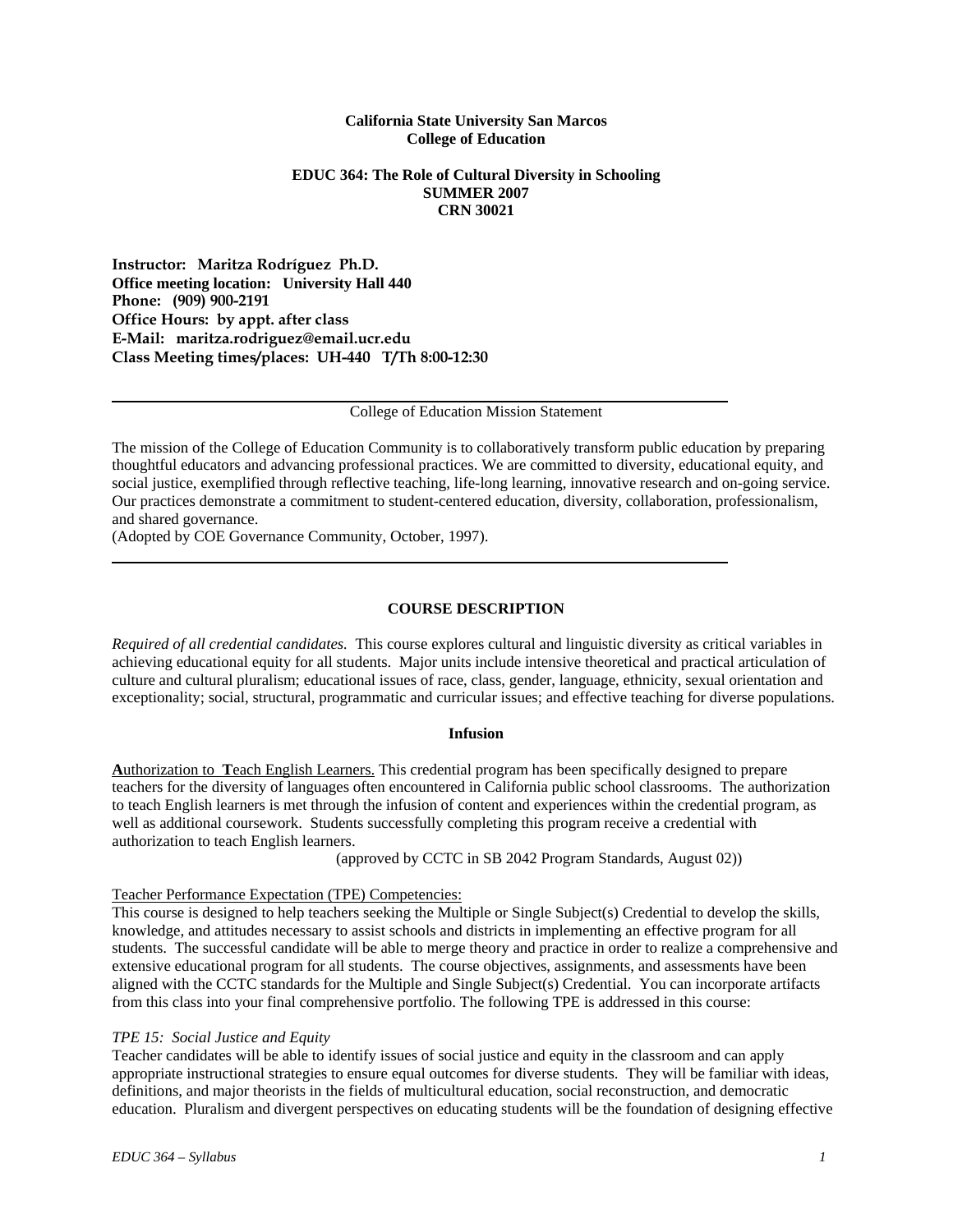lessons and instructional practices for diverse students. Candidates will understand when and how to collaborate with others, especially curriculum specialists, community leaders, and parents on preparing relevant and appropriate instructional activities, curricular units, and school structures that would provide equitable outcomes for students from different linguistic, cultural, and social economic backgrounds.

# **OBJECTIVES**

Students completing EDUC 364 will be able to demonstrate:

- developing competencies in TPE 15: Social Justice and Equity;
- understanding of various concepts of culture and cultural contact, and their applicability to learning and teaching;
- understanding of cultural diversity in the United States and California;
- general familiarity with cultural responsive pedagogy; understanding of gay, lesbian, bisexual and transgender students, teachers and families.

The Governance Community of the College of Education adopted the following policy on 12/19/97:

# **COLLEGE ATTENDANCE POLICY**

Due to the dynamic and interactive nature of courses in the College of Education, all students are expected to attend all classes and participate actively. At a minimum, students must attend more than 80% of class time, or s/he **may not receive a passing grade** for the course at the discretion of the instructor. Individual instructors may adopt more stringent attendance requirements. Should the student have extenuating circumstances, s/he should contact the instructor as soon as possible.

#### **ATTENDANCE AND PARTICIPATION**

The course deals with complex material processed in a variety of ways. Structured interactions, group processes, oral presentations, guided discussion of readings, and self-disclosure exercises are the norm. **Students are expected to have read assigned materials by the date indicated in the syllabus, and should be prepared to discuss readings individually or in variously structured groups.** The degree of your engagement in these processes forms the basis for points assigned. Due to the fast paced and highly interactive nature of the course, regular attendance and full participation are expected: teaching and learning is difficult (if not impossible) if one is not present for and engaged in the process. Therefore, the above College Attendance Policy is amplified as follows: 1. Missing more than 1 class meeting will result in the reduction of one letter grade. 2. Arriving late or leaving early on more than two occasions will result in the reduction of one letter grade. 3. Illness and emergency circumstances will be considered/negotiated on a case-by-case basis. These measures should not be considered punitive, as students are expected to establish appropriate personal, academic and career-ladder priorities. Therefore these measures should be viewed as taking appropriate individual responsibility for one's own learning in a democratic, collaborative and reciprocal-learning environment.

#### **GRADING**

*Grading Scale:* A=90+, B=80-89, C+=77-79, C=70-76, D=60-69, F=59 or lower. Plus or minus grades are not given except as noted in the following instance. Students taking EDUC 364 as a prerequisite for teacher credential and graduate programs are reminded that the College requires completion of this course with a C+ or higher.

 *Submission Schedule:* Work submitted late, but within one week of the due date will be reduced by one letter grade. Work received over one week late receives no credit.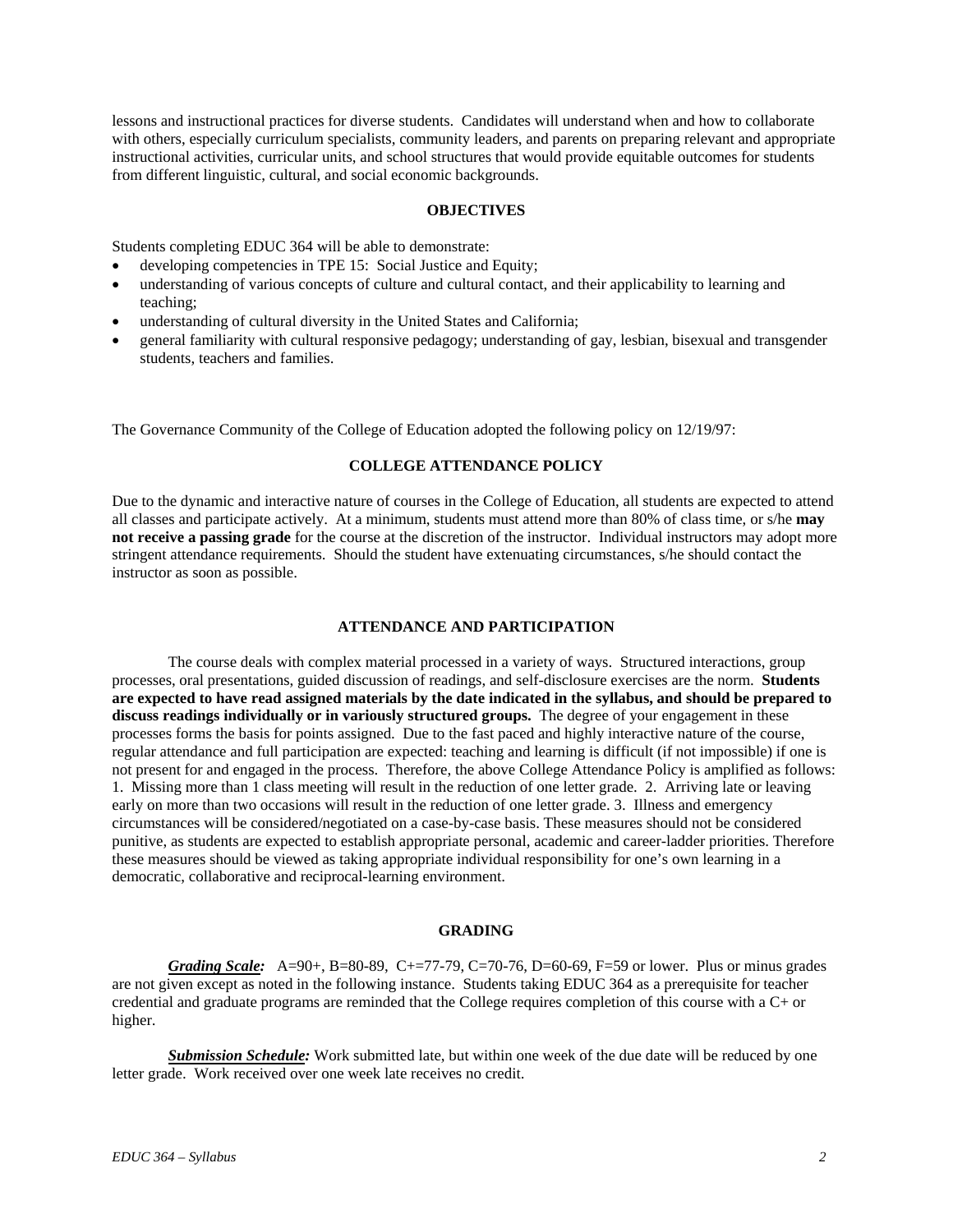*Grading Emphasis*: Each written assignment will be graded approximately 80% on content and context (detail, logic, synthesis of information, depth of analysis, etc.), and 20% on mechanics (grammar, syntax, spelling, format, uniformity of citation, etc.). All citations, where appropriate, will use APA format. Consult Library Services for the *Manual of Citation of the American Psychological Association*, or other guides to citation.

#### **GENERAL CONSIDERATIONS**

*Outcomes and Standards:* The context for, and scope of this course is aligned with standards for the Crosscultural Language and Academic Development (CLAD) endorsement, as articulated by the California Commission on Teacher Credentialing (CTC), and as approved by the faculty of the College of Education in development of the program approval documents. Further consideration has been given to the alignment of standards for multicultural education as articulated by the National Council for Accreditation of Teacher Education (NCATE), the Interstate New Teacher Assessment and Support Consortium (INTASC), and the National Board for Professional Teaching Standards (NBPTS). Emphasis is placed on learning outcomes (what you know and can demonstrate) rather than on inputs (putting in "seat time", meeting minimum criteria for assignments, checking off tasks and activities), and how these outcomes correspond to your potential to enhance student learning as a new teacher.

*Academic Honesty:* It is expected that each student will do his or her own work, and contribute equitably to group projects and processes. If there is any question about academic honesty, consult the University Catalog.

*Appeals:* Every student has the right to appeal grades, or appeal for redress of grievances incurred in the context of any course. Disputes may be resolved informally with the professor, or through the formal appeal process. For the latter, consult Dr. Peggy Kelly, Associate Dean.

*Students with Disabilities Requiring Reasonable Accommodations:* Every student has the right to equitable educational consideration and appropriate accommodation. Students having differing ability (mobility, sight, hearing, documented learning challenges, first language/English as a second language) are requested to contact the professor at the earliest opportunity. Every effort will be made to accommodate special need. Students are reminded of the availability of Disabled Student Services, the Writing Center, technology assistance in the computer labs, and other student support services available as part of reasonable accommodation for special needs students.

Students are approved for services through the Disabled Student Services Office (DSS). This office is located in Craven Hall 5205, and can be contacted by phone at (760) 750-4905, or TTY (760) 750-4909. Students authorized by DSS to receive reasonable accommodations should meet with their instructor during office hours or, in order to ensure confidentiality, in a more private setting.

*Writing:* In keeping with the All-University Writing Requirement, all three unit courses must have a writing component of at least 2,500 words (approx. 10 pages) which can be administered in a variety of ways. This course meets this requirement with the personal history, family background, and the research paper assignments.

*Plagiarism:* As an educator, it is expected that each student will do his/her own work, and contribute equally to group projects and processes. Plagiarism or cheating is unacceptable under any circumstances. If you are in doubt about whether your work is paraphrased or plagiarized see the Plagiarism Prevention for Students website http://library.csusm.edu/plagiarism/index.html. If there are questions about academic honesty, please consult the University catalog.

# **REQUIRED TEXTS**

Nieto, S. *Affirming diversity: The sociopolitical context of multicultural education*. 5th edition. New York: Longman Publishers.

Spring, J. (2007) *Deculturalization and the struggle for equality*. Fifth edition. New York: The McGraw Hill Companies, Inc.

**NOTE:** Assigned texts and readings **MUST** be brought to **ALL** class sessions.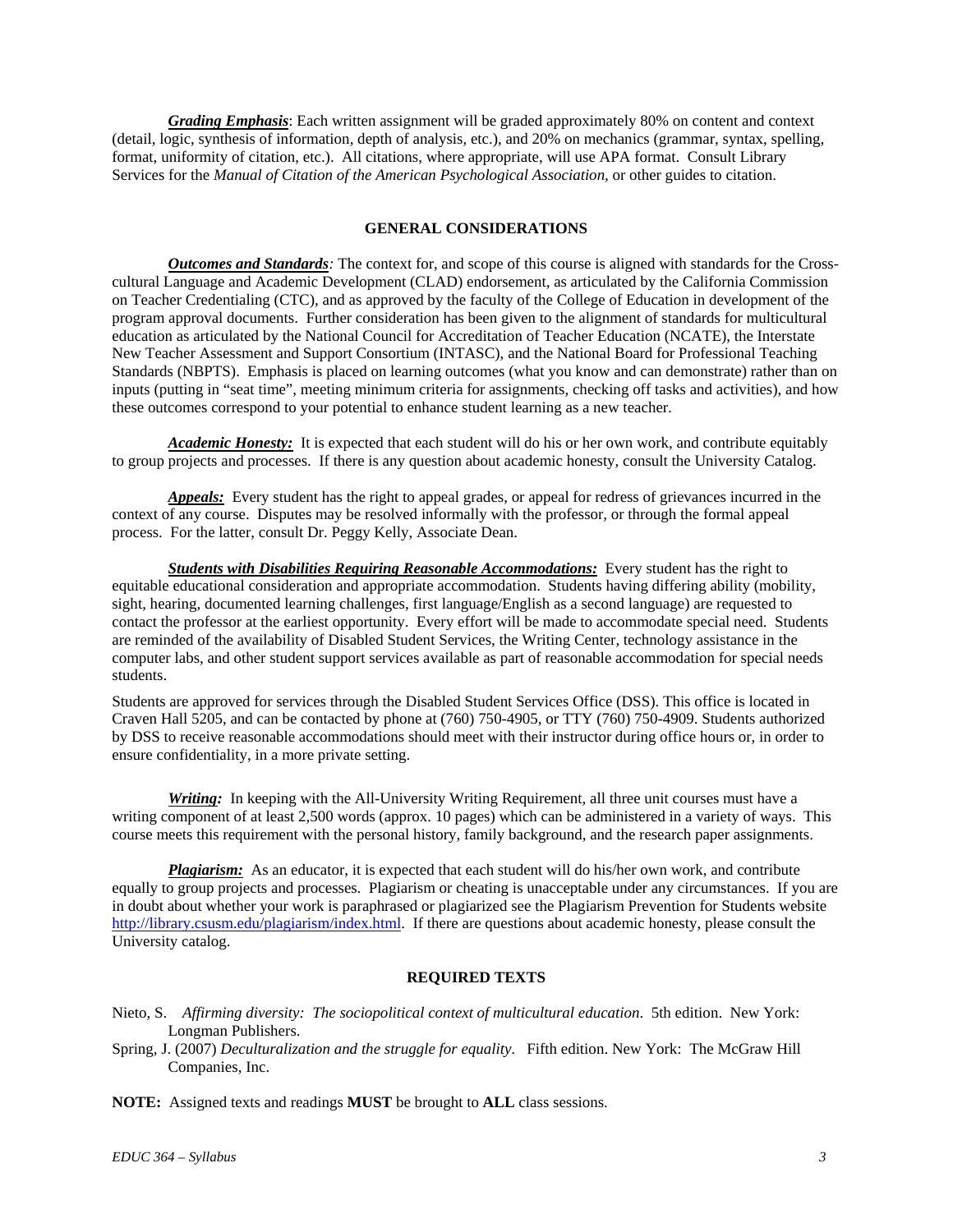# **COURSE REQUIREMENTS**

# **Assignments:**

 All assignments are due on the dates indicated. Assignments must be typewritten/word processed, doublespaced and with standard margins. It is expected that all assignments will reflect university-level composition and exposition. Use of electronic spelling and grammar checking is encouraged.

| 1. Personal History             | $15$ pts. |
|---------------------------------|-----------|
| 2. Family Background Assignment | $15$ pts. |
| 3. Literature Presentation      | 30 pts.   |
| 4. Outcome Assessment           | $25$ pts. |
| 4. Attendance and Participation | $15$ pts. |

**On the required due date, turn in your assignment and a copy of the assignment rubric attached to your work.** 

#### **General Guidelines for Written Products**

Excellent papers:

- Presents clear and logical organization of thoughts
- Has few, if any, mechanical errors
- $Holds$  interest is interesting to read
- Uses a sophisticated vocabulary and sentence structure

#### Strong papers:

- Good organization
- Some mechanical errors
- $Holds$  interest is somewhat interesting to read
- Some sentence/vocabulary variety

#### Weak papers:

- Organization hard to follow
- Numerous mechanical errors
- Hard to read and make sense of writing
- Little sentence/vocabulary variety

#### **1. Personal History.** Examining your own culture (15 points).

 Write a narrative essay about your own life, describing the experiences that have shaped your views of race, culture, and issues of diversity. Reflect on your own experiences in terms of your cultural reference, your family background, your interactions with others unlike yourself, and other factors determined by your own circumstances and your upbringing. In this assignment, you will explore within yourself, and commit to written form;

- (1) your identity as a learner,
- (2) and your identity as a member of a particular cultural/racial/ethnic group
- (3) how this affects your potential as a teacher.

Include SPECIFIC examples of events and situations that you feel shaped your views on these issues. Be sure to situate your examples in the context of assumptions about schooling and education. To the extent possible, relate your experiences to the theory in readings, class discussions and activities. Be prepared to discuss your assignment within a larger class dialogue on the due date.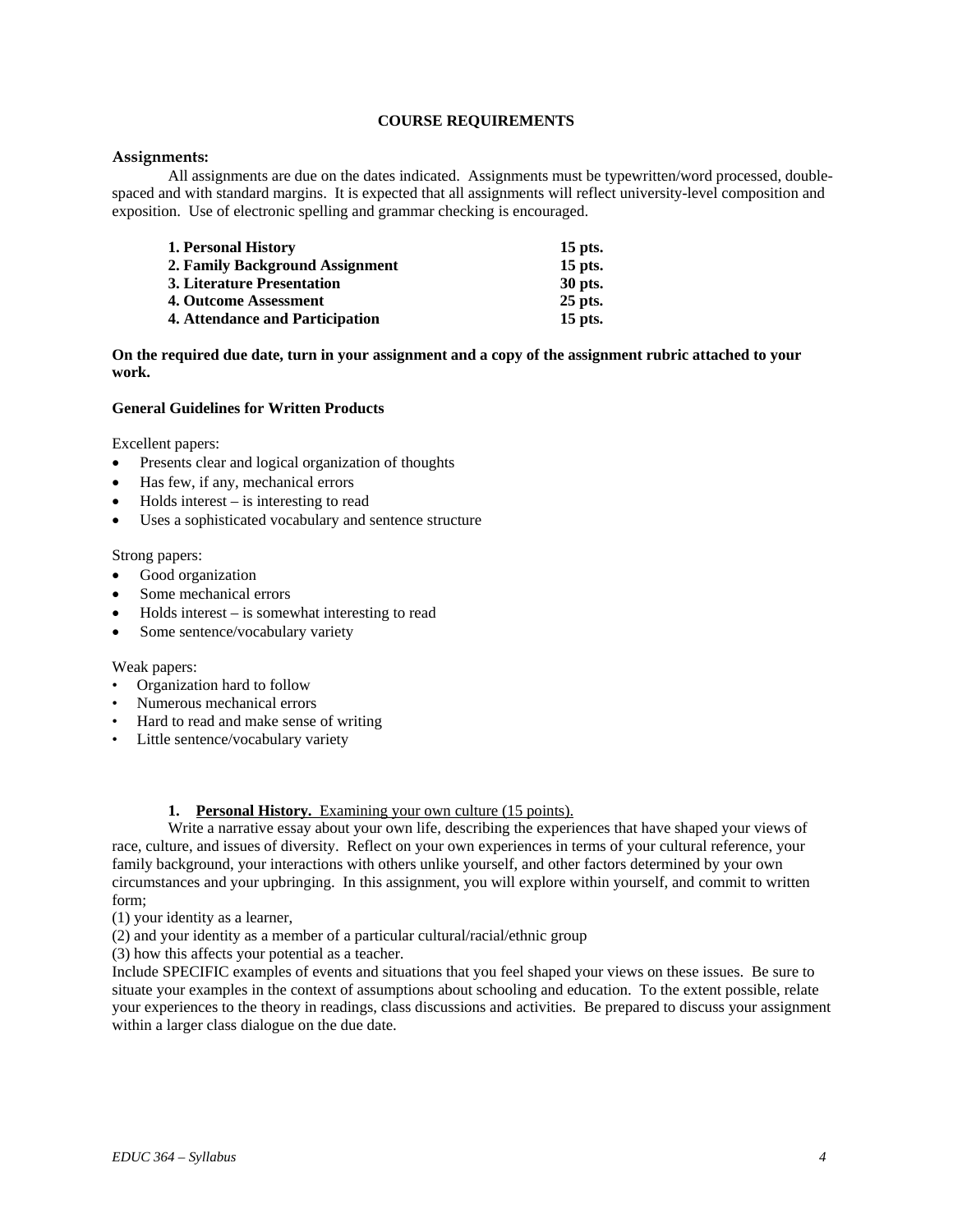# Grading Rubric for Personal History

|                           | 0 Points      | 2 Points                                                                              | 3 Points                                                                                               | 5 Points                                                                                                                   |
|---------------------------|---------------|---------------------------------------------------------------------------------------|--------------------------------------------------------------------------------------------------------|----------------------------------------------------------------------------------------------------------------------------|
| Identity as a<br>learner  | Not addressed | Minimally<br>addressed; no<br>specific examples;<br>lacks description<br>and analysis | Somewhat<br>addressed; with<br>some specific<br>examples; some<br>description and<br>analysis          | Clearly described<br>and summarized;<br>specific examples<br>with details,<br>description and<br>analysis                  |
| <b>Cultural Identity</b>  | Not addressed | Minimally<br>addressed; no<br>specific examples;<br>little self reflection            | Somewhat<br>addressed, some<br>specific examples;<br>some reflection<br>that lacks depth<br>and detail | Clearly described<br>and summarized;<br>specific examples<br>with details: in-<br>depth self<br>reflection and<br>analysis |
| Potential as a<br>teacher | Not addressed | Minimally<br>addressed; no<br>specific examples;<br>few links to the<br>future        | Somewhat<br>addressed, some<br>examples, some<br>links to the future.                                  | Clearly described<br>and summarized<br>with specific<br>examples and clear<br>links to the future                          |

TOTAL \_\_\_\_\_\_\_\_\_\_\_\_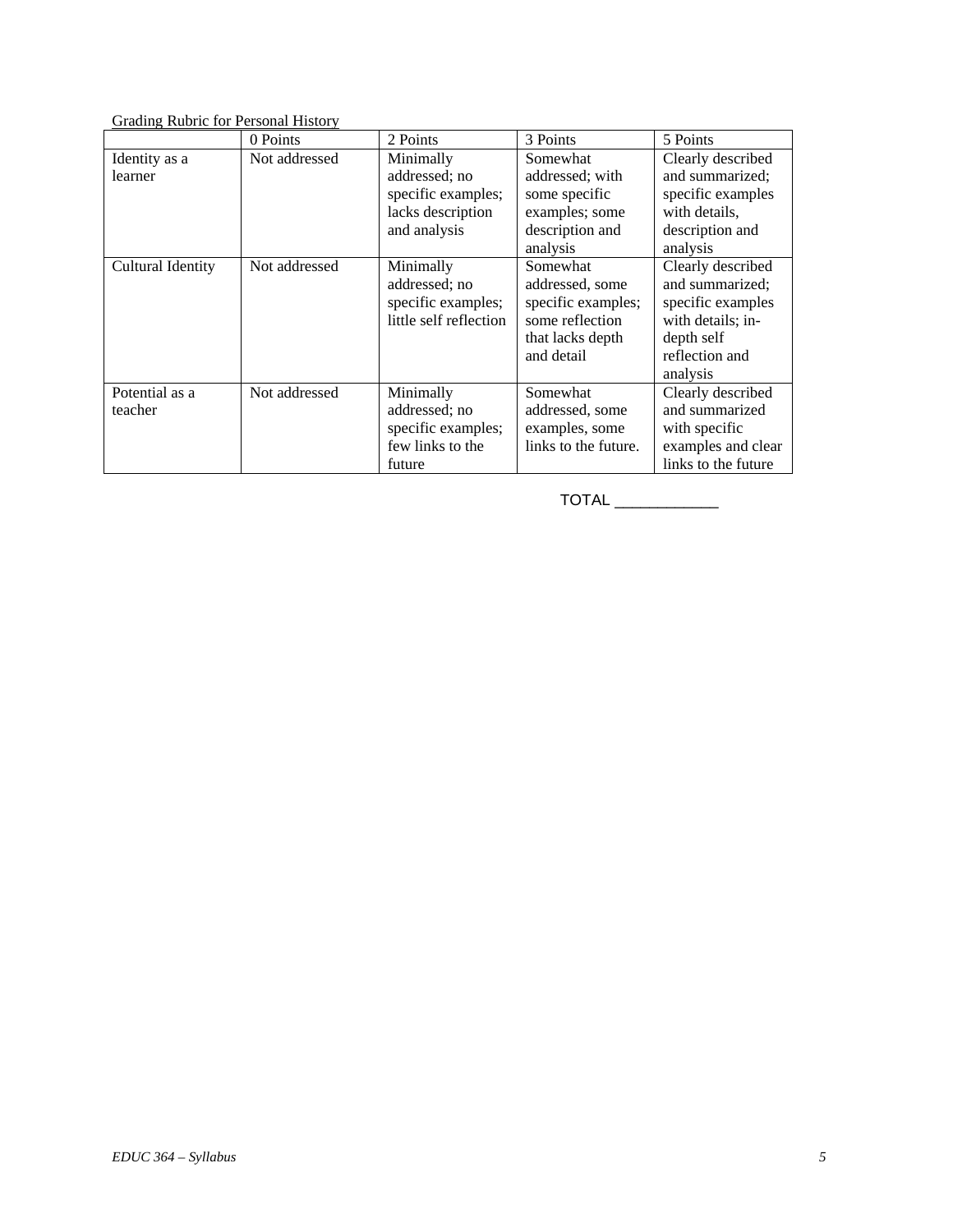**2. Family Background Assignment**: (15 points) By researching and studying one's own background it is possible to gain an appreciation about ways in which we share many similarities and differences. In this assignment you are to construct a family 'tree' that includes as much information as you can gather about your family background including religious affiliation, ethnicity, culture, language(s), country of origin, education/occupation and any other information you think is of interest and value.

The format you use to illustrate the information is up to you. It can be as formal as genealogical tree or informal as a narrative. Of course the depth of this report is somewhat limited by time constraints, personal resources and any information you may have collected prior to this assignment. Please indicate these limitations on your report.

#### Grading Rubric for Family Background

Narrative: Poster Board Creative Project

|                                                               | 0 Points      | 6 Points                                                                                                                                                          | 9 Points                                                                                                                                                                   | 15 Points                                                                                                                                              |
|---------------------------------------------------------------|---------------|-------------------------------------------------------------------------------------------------------------------------------------------------------------------|----------------------------------------------------------------------------------------------------------------------------------------------------------------------------|--------------------------------------------------------------------------------------------------------------------------------------------------------|
| Content –<br>addresses all areas<br>outlined in<br>assignment | Not addressed | Few areas are<br>addressed; little<br>detail provided;<br>minimal<br>description;<br>minimal reflection<br>on family history<br>with little personal<br>viewpoint | Some areas are<br>addressed; some<br>detail is provided;<br>surface description<br>is provided: some<br>reflection on<br>family history with<br>some personal<br>viewpoint | All areas area<br>addressed; in-<br>depth detail is<br>provided;<br>descriptions are<br>concrete; insightful<br>reflection using<br>personal viewpoint |

TOTAL \_\_\_\_\_\_\_\_\_\_\_\_\_

# **3. Literature Presentation/Book Review** (15 pts. Presentation/15 pts. Paper)

Each student will be responsible for a **literature presentation.** In groups of 2 or 3, you will read a book (fiction or non-fiction) written by or about a person from a cultural group different from your own. A list of suggested books is attached to the syllabus. The intent of this assignment is to allow the opportunity to experience the world through someone else's eyes as well as to learn about another cultural group. Your group will be responsible for developing a presentation to the class about the book, about the cultural group described, and about what you learned. Each individual in the group will be responsible for writing a **3-4 page reaction paper**. This paper should focus on your personal reflections about the book and the people/events described. What did you learn about the people described? What did you learn about yourself? How did this book impact your own sense of cultural identity? *Hint:* the best presentations will be creative and interactive and will make connections between the book and the course content. The best reaction papers will be thoughtful, serious and respectful of the author's position and views as well as respectful of your own views.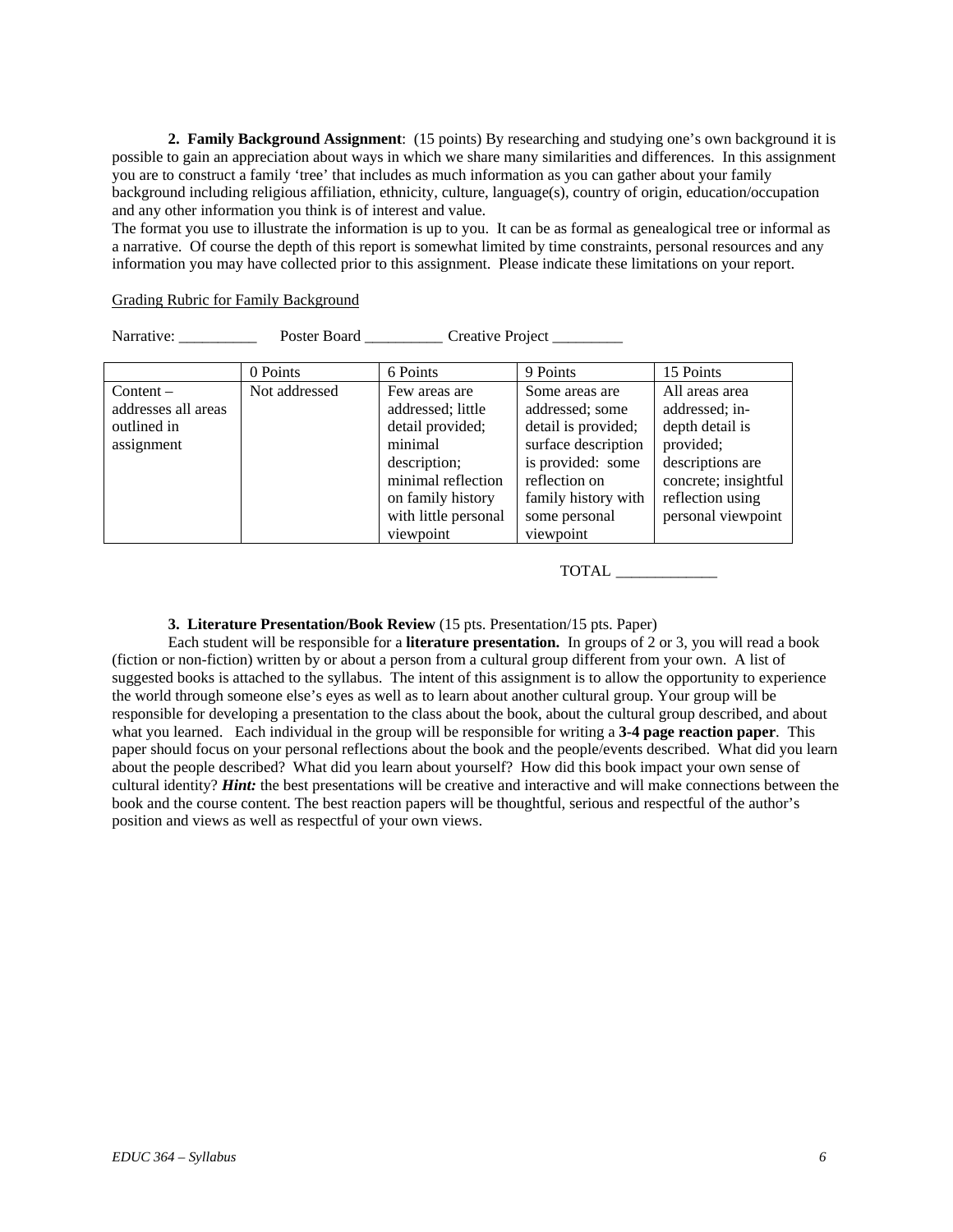# Grading Rubric for Book Review Presentation

|              | 0 Points   | 2 Points                    | 3 Points                     | 5 Points                     |
|--------------|------------|-----------------------------|------------------------------|------------------------------|
| <b>Book</b>  | Not.       | Minimally described         | Somewhat described with      | Meaningfully described with  |
| Summary      | Addressed  | with no analysis or         | some analysis and            | thoughtful analysis and      |
|              |            | summary; needless           | summary. Some needless       | summary; concrete details    |
|              |            | detail; minimal             | detail with some concrete    | that enhance description;    |
|              |            | description of themes,      | examples; some description   | meaningful description of    |
|              |            | characters, setting         | of themes, characters,       | themes, characters, setting  |
|              |            |                             | setting                      |                              |
| Individual   | <b>Not</b> | Minimally described         | Somewhat described with      | Well described with strong   |
| Learning     | Addressed  | with little connection to   | some connection to           | connections to personal      |
|              |            | personal experience         | personal experience but      | experience with in-depth     |
|              |            |                             | remains superficial          | analysis and self-reflection |
| Presentation | <b>Not</b> | Few group members           | Most group members           | All group members            |
| Style        | Completed  | participate; presentation   | participate; presentation is | participate; very engaging   |
|              |            | is dry and unengaging;      | somewhat engaging; some      | and well-paced; clear        |
|              |            | lacks organization and      | organization and clarity;    | organization; meaningful     |
|              |            | clarity; little interaction | some meaningful              | interaction with class       |
|              |            | with class                  | interaction with class       |                              |

TOTAL \_\_\_\_\_\_\_\_\_\_\_\_\_\_\_\_\_\_

Grading Rubric for Book Review Reaction Paper

|                    | O Points      | 2 Points               | 3 Points             | 5 Points            |
|--------------------|---------------|------------------------|----------------------|---------------------|
| Summary and        | Not addressed | Minimally              | Somewhat             | Meaningfully        |
| recommendation     |               | described with no      | described with       | described with      |
|                    |               | analysis or            | some analysis and    | thoughtful analysis |
|                    |               | summary; needless      | summary. Some        | and summary;        |
|                    |               | detail; minimal        | needless detail      | concrete details    |
|                    |               | description of         | with some            | that enhance        |
|                    |               | themes, characters,    | concrete examples;   | description;        |
|                    |               | setting                | some description     | meaningful          |
|                    |               |                        | of themes,           | description of      |
|                    |               |                        | characters, setting  | themes, characters, |
|                    |               |                        |                      | setting             |
| Learning about     | Not addressed | Minimally              | Somewhat             | Well described      |
| others             |               | described with         | described with       | with in-depth       |
|                    |               | little meaning and     | some meaning and     | analysis and        |
|                    |               | little thoughtful      | superficial analysis | connection to self. |
|                    |               | analysis               |                      |                     |
| Impact on cultural | Not addressed | Minimally              | Somewhat             | Strongly addressed  |
| identity           |               | addressed with         | addressed with       | with detail, in-    |
|                    |               | little self reflection | some superficial     | depth self          |
|                    |               |                        | self reflection      | reflection and      |
|                    |               |                        |                      | connections to      |
|                    |               |                        |                      | identity            |

TOTAL \_\_\_\_\_\_\_\_\_\_\_\_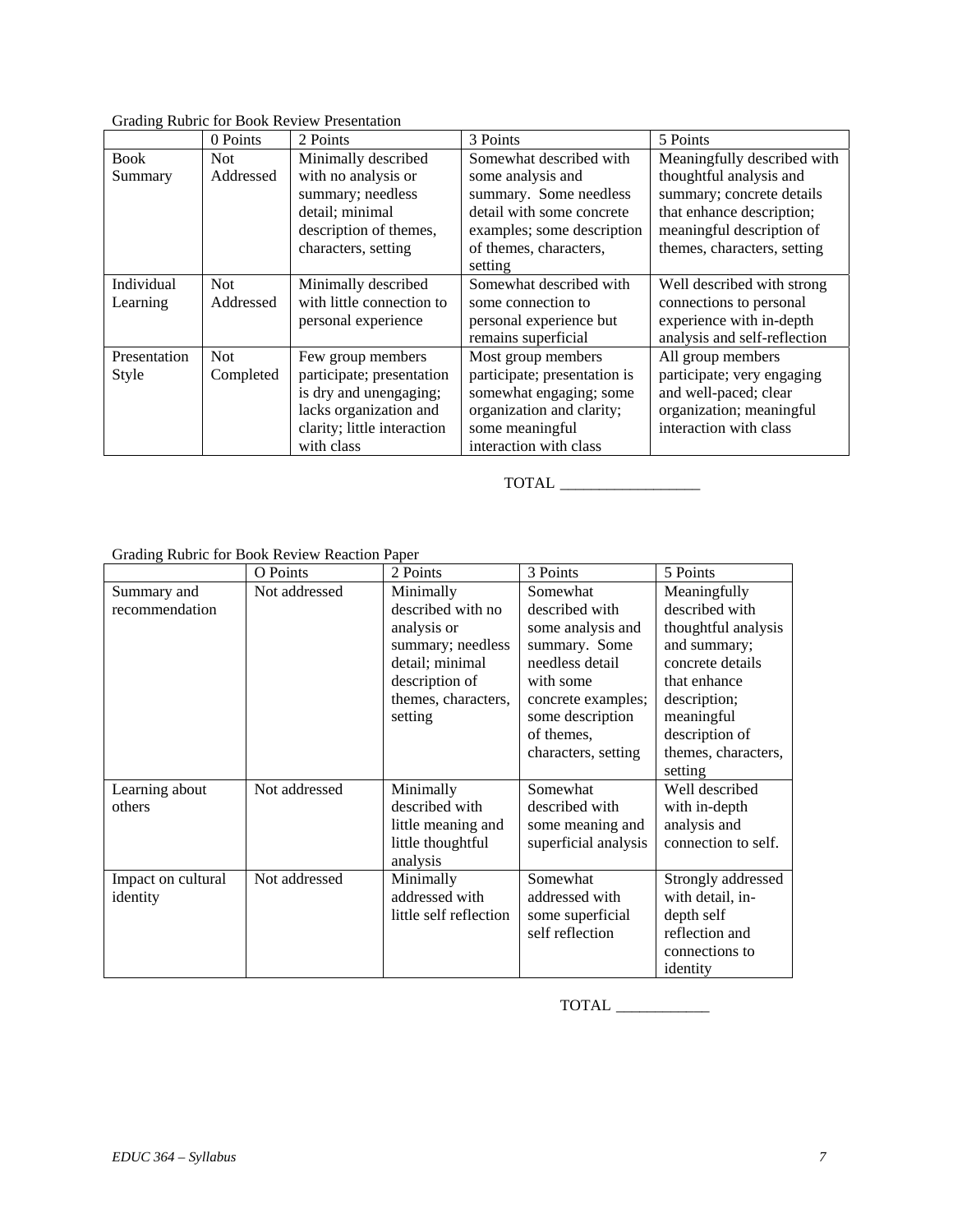**4. Outcome Assessment.** Your opportunity to examine your own learning (25 points). You will select the most important learning or **closely related** sets of learning you have acquired during the course. You will write in detail:

- (1) what you learned,
- (2) how you knew you were learning something of significance (assessing your own learning),
- (3) how this will shape your attitudes and demonstrated behaviors as a teacher or in future intercultural interaction, and
- (4) how you will demonstrate overall social justice (as this is defined in class)

Emphasis is placed on your ability to synthesize data around the topic you select, your depth of reflective analysis, your ability to articulate the cognitive, behavioral and affective domains of your learning, and the relationship of this topic to your future growth and professional practice. (3-5 pages) **Outcome assessments are due on the last day of class**.

|                                            | 0 Points           | 2 Points                                                                                                     | 3 Points                                                                                                       | 5 Points                                                                                                                   |
|--------------------------------------------|--------------------|--------------------------------------------------------------------------------------------------------------|----------------------------------------------------------------------------------------------------------------|----------------------------------------------------------------------------------------------------------------------------|
| What you learned<br>in the course          | Not addressed      | Minimally<br>addressed; no<br>specific examples;<br>lacks description<br>and analysis                        | Somewhat<br>addressed; with<br>some specific<br>examples; some<br>description and<br>analysis                  | Clearly described<br>and summarized;<br>specific examples<br>with details,<br>description and<br>analysis                  |
| Self awareness of<br>Learning              | Not addressed      | Minimally<br>addressed; no<br>specific examples;<br>little self reflection                                   | Somewhat<br>addressed, some<br>specific examples;<br>some reflection<br>that lacks depth<br>and detail         | Clearly described<br>and summarized;<br>specific examples<br>with details; in-<br>depth self<br>reflection and<br>analysis |
| Attitudes and<br>demonstrated<br>behaviors | Not addressed      | Minimally<br>addressed; no<br>specific examples;<br>few links to the<br>future                               | Somewhat<br>addressed, some<br>examples, some<br>links to the future.                                          | Clearly described<br>and summarized<br>with specific<br>examples and clear<br>links to the future                          |
| Understanding of<br>social justice         | Not addressed      | Minimally<br>addressed; lacks<br>clear definition;<br>few examples;<br>little discussion of<br>understanding | Somewhat<br>addressed: some<br>examples;<br>superficial<br>discussions of<br>understanding that<br>lacks depth | Clearly addressed<br>and described:<br>concrete examples;<br>in-depth discussion<br>based on personal<br>viewpoint         |
| Writing mechanics                          | No paper turned in | Weak paper<br>guidelines                                                                                     | Strong paper<br>guidelines                                                                                     | Excellent paper<br>guidelines                                                                                              |

Grading Rubric for Outcome Assessment

TOTAL \_\_\_\_\_\_\_\_\_\_\_\_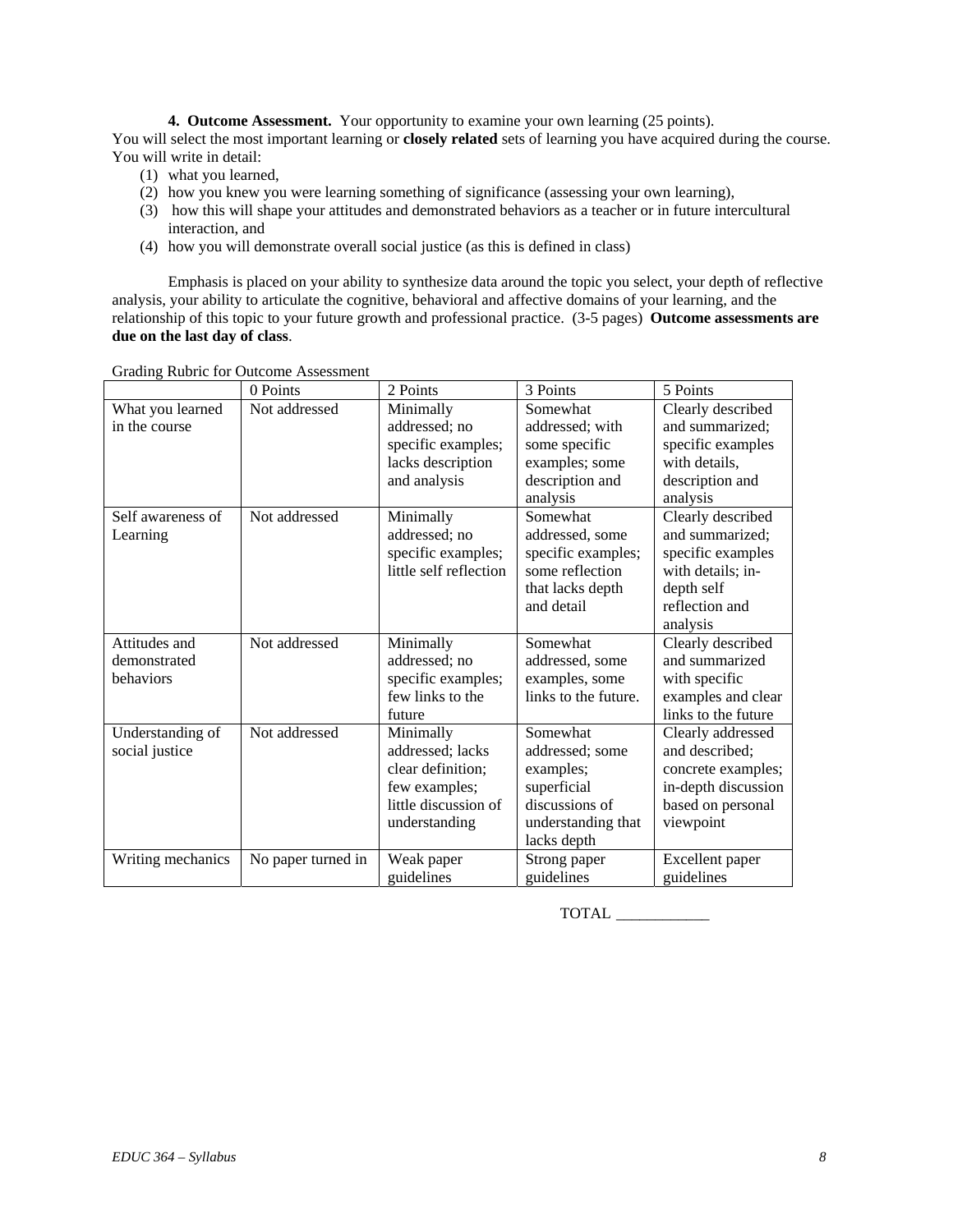# **5. Attendance, participation and collaboration.** (15 points)

This course is designed for active learning during class sessions. In order for this course to succeed for individuals and the group, students must come to class prepared to discuss assigned readings/topics and to participate in class activities.

Students will engage in active learning each class session, and will be expected to actively participate, collaborate, and demonstrate professionalism at all times.

- Do you participate in class discussions productively, sharing your knowledge and understandings?
- Do you interact productively with your peers, taking on a variety of roles (leader, follower, etc.)?
- Do you contribute appropriately to group work—do you "do your share"?
- Are you able to accept others' opinions?
- Are you supportive of others' ideas?
- Do you support your peers during their presentations?
- Can you monitor and adjust your participation to allow for others' ideas as well as your own to be heard?
- Do you show a positive attitude and disposition towards teaching all students?
- Do you exhibit professional behavior at all times?
- Do you attend each and every class, arrive on time and well prepared in all aspects, and do not ever leave early?
- Do you give close attention to each activity and speaker, and never whisper or do other things while there is a speaker?

 You will do a self assessment using the Rubric for Participation, Collaboration and Professionalism; and write a one page rationale. You should give a rationale for the points you gave yourself in each area of the rubric and provide examples for each area. Your professor will also do an assessment using this rubric. Turn in your Rubric and Rationale with examples.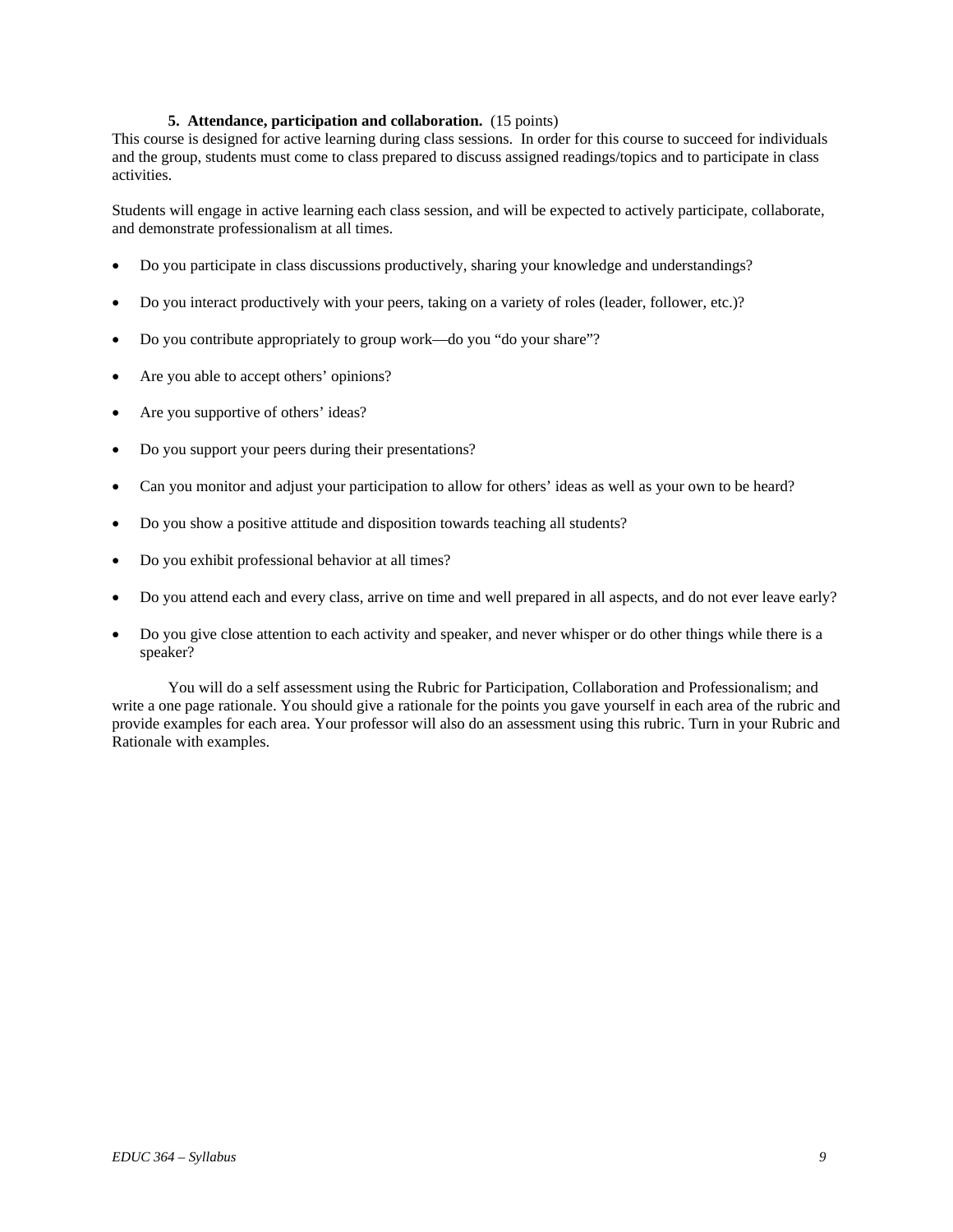| <b>CATEGORY</b>           | <b>Excellent</b>                                          | Acceptable                                              | Unacceptable                                          |
|---------------------------|-----------------------------------------------------------|---------------------------------------------------------|-------------------------------------------------------|
|                           |                                                           |                                                         |                                                       |
| <b>Attitude</b>           | Always has a positive<br>attitude. Never is critical of   | Usually has a positive<br>attitude. Rarely is critical. | Seldom has a positive<br>attitude. Often is critical. |
|                           | the task or others without                                |                                                         |                                                       |
|                           | offering alternatives,                                    |                                                         |                                                       |
|                           | showing initiative, and                                   |                                                         |                                                       |
|                           | working hard for                                          |                                                         |                                                       |
|                           | improvement.                                              |                                                         |                                                       |
|                           | Attends every class, always                               | Usually attends every class,                            | Is not always ready when                              |
| Participation             | on time and well prepared,                                | on time and prepared,                                   | class time begins. Doesn't                            |
|                           | never leaves early. Give                                  | doesn't leaves early. Give                              | give full attention in class;                         |
|                           | closest attention to class                                | most attention to class                                 | sometimes talks when                                  |
|                           | activities and speakers.                                  | activities and speakers.                                | others are speaking.                                  |
|                           | Always behaves, talks and                                 | Often behaves, talks and                                | Seldom behaves, talks and                             |
| Professionalism           | works in a professional                                   | works in a professional                                 | works in a professional                               |
|                           | manner, regardless of                                     | manner, regardless of task                              | manner, regardless of                                 |
|                           | task/topic.                                               | or topic.<br>Often listens to, shares                   | task/topic.                                           |
|                           | Almost always listens to,                                 |                                                         | Rarely listens to, shares<br>with, and supports the   |
| Collaboration             | shares with, and supports<br>the efforts of others. Tries | with, and supports the<br>efforts of others, but        | efforts of others. Is not                             |
|                           | to keep people working                                    | sometimes is not a good                                 | always a good team player.                            |
|                           | well together.                                            | team member.                                            |                                                       |
|                           | Always provides useful                                    | Often provides useful                                   | Rarely provides useful                                |
| <b>Contributions</b>      | ideas; always stays focused                               | ideas; stays focused most                               | ideas; not always focused.                            |
|                           | on the task. Exhibits a lot                               | of the time. A satisfactory                             | Reluctant to participate.                             |
|                           | of effort and valuable                                    | group member who does                                   | Lets others take charge and                           |
|                           | contributions.                                            | what is required.                                       | participate.                                          |
|                           | Always demonstrates                                       | Often demonstrates                                      | Rarely shows concern in                               |
| <b>Disposition toward</b> | concern in learning to teach                              | concern in learning to teach                            | learning to teach all                                 |
| <b>Teaching</b>           | all children. Always                                      | all children. Often                                     | children. Rarely                                      |
|                           | demonstrates strong                                       | demonstrates commitment                                 | demonstrates commitment                               |
|                           | commitment toward                                         | toward developing (a) an                                | toward developing (a) an                              |
|                           | developing (a) an                                         | understanding of children,                              | understanding of children,                            |
|                           | understanding of children,                                | (b) teaching strategies, and                            | (b) teaching strategies, and                          |
|                           | (b) teaching strategies, and                              | (c) knowledge of the CA                                 | (c) knowledge of the CA                               |
|                           | (c) knowledge of the CA                                   | Standards for the Teaching                              | Standards for the Teaching                            |
|                           | Standards for the Teaching                                | Profession and CA                                       | Profession and Standards                              |
|                           | Profession and CA                                         | Standards for Teaching.                                 | for Teaching.                                         |
|                           | Standards for Teaching.                                   |                                                         |                                                       |
| Leadership                | Shows strength through                                    | Effectively participates and                            | Does not show leadership                              |
|                           | leadership in different class                             | contributes, but rarely                                 | in any area of class.                                 |
|                           | activities; other students                                | shows leadership qualities.                             |                                                       |
|                           | respect you as a leader.                                  |                                                         |                                                       |

# **Rubric for Participation, Collaboration and Professionalism**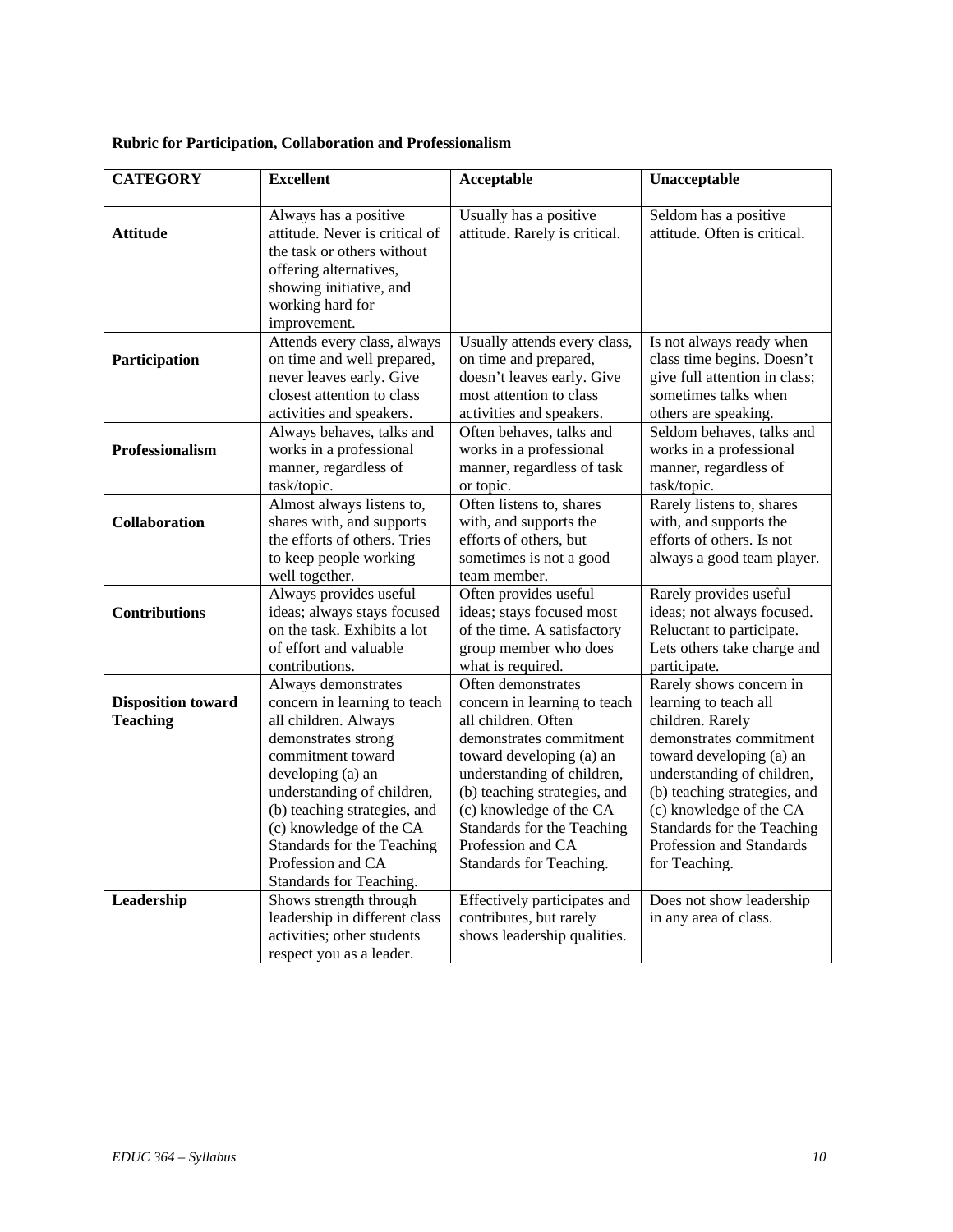# **TENTATIVE COURSE OUTLINE**

The instructor reserves the rights to add, delete, and modify the reading assignments listed below.

| <b>DATE</b> | <b>TOPICS</b>                                                                          | <b>READING ASSIGNMENT</b>              |
|-------------|----------------------------------------------------------------------------------------|----------------------------------------|
| 7/10/07     | Introduction - Course Overview,<br><b>Community Building</b>                           |                                        |
| 7/12/07     | <b>Culture: Definitions and Meaning</b>                                                | Nieto, Ch. 1 and 2                     |
| 7/17        | Culture: Cultural Contact                                                              | Nieto chapter 3 and 4                  |
| 7/19        | Prejudice, discrimination, and<br>racism                                               | Nieto chapter 5<br>Spring chapters 1-5 |
| 7/24        | <b>Personal History/Family Trees</b><br><b>Due - Community Sharing</b>                 |                                        |
| 7/26        | <b>Aspects of Diversity</b><br>Supporting student achievement<br>Work in groups        | Nieto chapter 6 and 7                  |
| 7/31        | <b>Aspects of Diversity</b>                                                            | Nieto chapters 8, 9, 10                |
| 8/02        | Creating Reform: Students and<br>Families                                              | Nieto, chapter 11                      |
| 8/07        | <b>Literature Presentation -</b><br><b>Papers Due</b>                                  |                                        |
| 8/09        | <b>Literature Presentation -</b><br><b>Papers Due</b><br><b>Outcome Assessment Due</b> |                                        |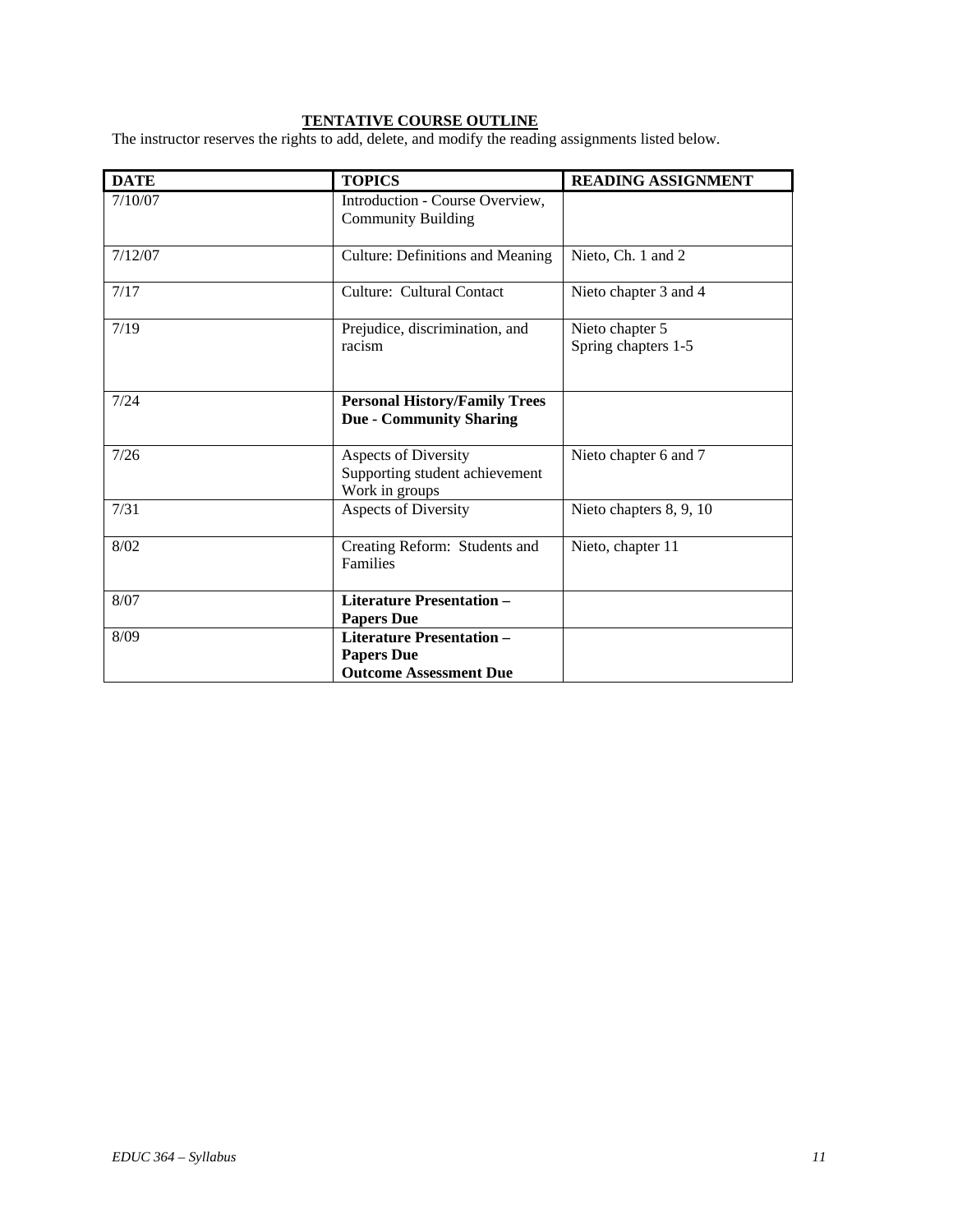| PART 1:<br><b>LANGUAGE STRUCTURE AND</b><br>FIRST- AND SECOND-LANGUAGE<br><b>DEVELOPMENT</b>                                                    | <b>PART 2:</b><br><b>METHODOLOGY OF</b><br><b>BILINGUAL, ENGLISH</b><br><b>LANGUAGE DEVELOPMENT,</b><br><b>AND CONTENT INSTRUCTION</b> | PART 3:<br><b>CULTURE AND</b><br><b>CULTURAL DIVERSITY</b>                                          |
|-------------------------------------------------------------------------------------------------------------------------------------------------|----------------------------------------------------------------------------------------------------------------------------------------|-----------------------------------------------------------------------------------------------------|
| I. Language Structure and Use:<br><b>Universals and Differences</b><br>(including the structure of English)                                     | I. Theories and Methods of<br><b>Bilingual Education</b>                                                                               | I. The Nature of Culture                                                                            |
| The sound systems of language<br>А.<br>(phonology)                                                                                              | А.<br>Foundations                                                                                                                      | А.<br>Definitions of culture                                                                        |
| Word formation (morphology)<br>В.                                                                                                               | Organizational models: What works<br>В.<br>for whom?                                                                                   | В.<br>Perceptions of culture                                                                        |
| Syntax<br>C.                                                                                                                                    | C.<br>Instructional strategies                                                                                                         | C.<br>Intra-group differences (e.g., ethnicity,<br>race, generations, and micro-cultures)           |
| Word meaning (semantics)<br>D.                                                                                                                  | II. Theories and Methods for Instruction<br>In and Through English                                                                     | Physical geography and its effects on<br>D.<br>culture                                              |
| Language in context<br>Е.                                                                                                                       | Teacher delivery for both English<br>А.<br>language development and content<br>instruction                                             | Cultural congruence<br>Е.                                                                           |
| Written discourse<br>F.                                                                                                                         | Approaches with a focus on English<br>В.<br>language development                                                                       | II. Manifestations of Culture: Learning<br><b>About Students</b>                                    |
| Oral discourse<br>G.                                                                                                                            | C.<br>Approaches with a focus on content<br>area instruction (specially designed<br>academic instruction delivered in<br>English)      | What teachers should learn about their<br>А.<br>students                                            |
| Nonverbal communication<br>Н.                                                                                                                   | Working with paraprofessionals<br>D.                                                                                                   | How teachers can learn about their<br>В.<br>students                                                |
| Language Change<br>ı.                                                                                                                           |                                                                                                                                        | C. How teachers can use what they learn<br>about their students (culturally<br>responsive pedagogy) |
| II. Theories and Factors in First- and<br><b>Second-Language Development</b>                                                                    | III. Language and Content Area<br><b>Assessment</b>                                                                                    | <b>Itact</b>                                                                                        |
| A. Historical and current theories and<br>models of language analysis that have<br>implications for second-language<br>development and pedagogy | Purpose<br>А.                                                                                                                          | Concepts of cultural contact<br>А.                                                                  |
| <b>B.</b> Psychological factors affecting first- and<br>second-language development                                                             | В.<br>Methods                                                                                                                          | В.<br>Stages of individual cultural contact                                                         |
| Socio-cultural factors affecting first- and<br>C.<br>second-language development                                                                | C. State mandates                                                                                                                      | C. The dynamics of prejudice                                                                        |
| Pedagogical factors affecting first- and<br>D.<br>second-language development                                                                   | Limitations of assessment<br>D.                                                                                                        | Strategies for conflict resolution<br>D.                                                            |
| Political factors affecting first- and<br>Е.<br>second-language development                                                                     | Е.<br><b>Technical concepts</b>                                                                                                        | IV. Cultural Diversity in U.S. and CA                                                               |
|                                                                                                                                                 |                                                                                                                                        | <b>Historical perspectives</b><br>Α.                                                                |
|                                                                                                                                                 |                                                                                                                                        | Demography<br>В.                                                                                    |
|                                                                                                                                                 |                                                                                                                                        | Migration and immigration<br>С.                                                                     |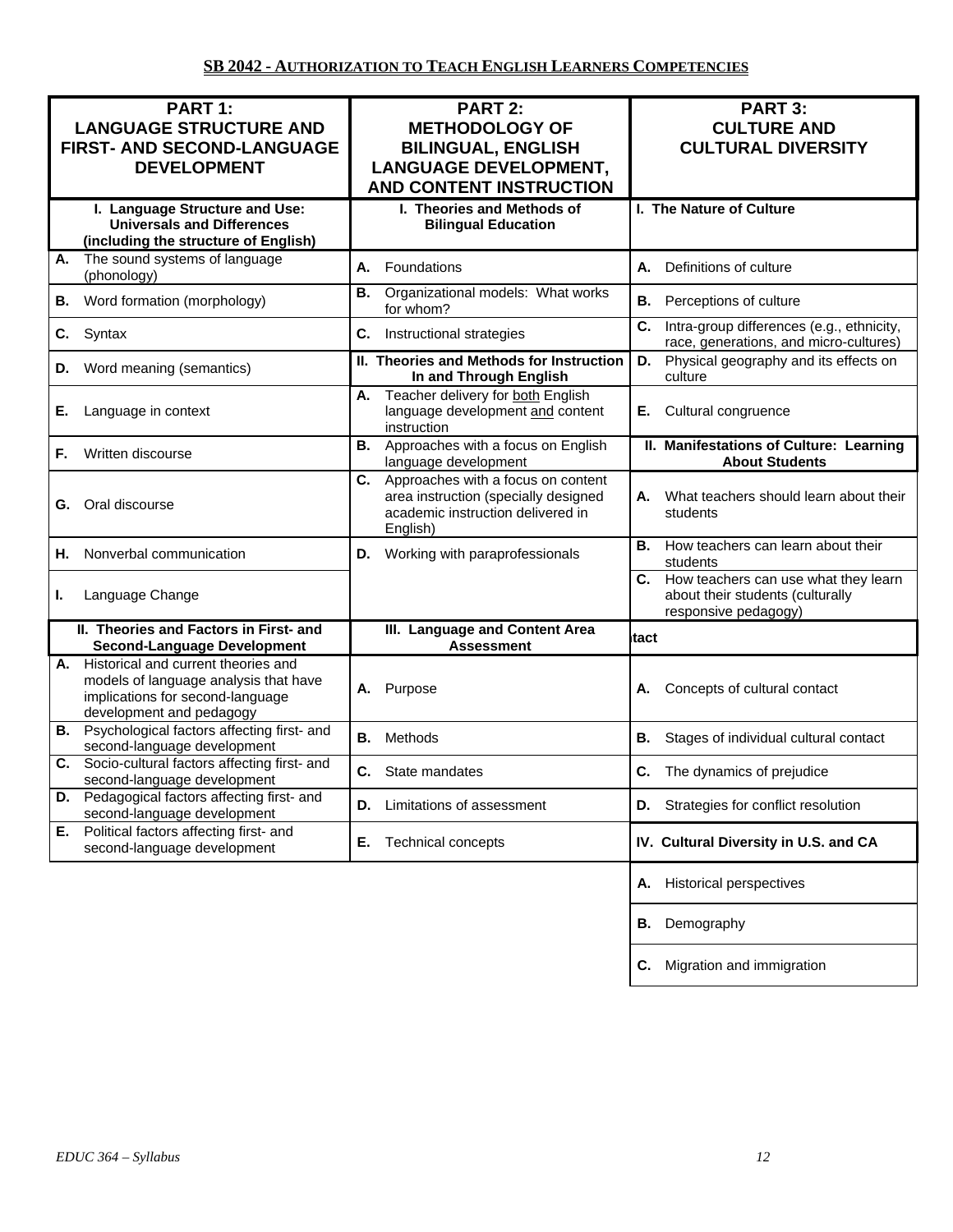# **Suggested Book List**

| Author/Year Published                            | <b>Book Title</b>                           | Publisher                                                  |
|--------------------------------------------------|---------------------------------------------|------------------------------------------------------------|
| Latino authors/stories                           |                                             |                                                            |
| Alvarez, Julia (1001)                            | How The Garcia Girls Lost Their<br>Accents  | Penguin Group                                              |
| Martinez, Ruben (1992)                           | The Other Side                              | Vintage Books                                              |
| Santiago, Esmeralda (1993)                       | When I was Puerto Rican                     | <b>Vintage Books</b>                                       |
| Urrea, Luis                                      | Under the Wire                              |                                                            |
| Villasenor, Victor (1991)                        | Rain of Gold                                | Delta Books                                                |
| <b>Asian/Asian American</b><br>authors/stories   |                                             |                                                            |
| Chang, Jung (1991)                               | Wild Swan                                   | Doubleday                                                  |
| Gardner, Mary                                    | <b>Boat People</b>                          |                                                            |
| Gutterson, Dan (1998)                            | Snow Falling on Cedars                      | Random House                                               |
| Hayslip, LeLy                                    | When Heaven and Earth Changed<br>Places     |                                                            |
| Kingston, Maxine Hong                            | Woman Warrior                               |                                                            |
| Okada, John (1976)                               | No No Boy                                   | San Francisco: The Combined<br>Asian Amer. Res. Proj. Inc. |
| Tan, Amy                                         | The Kitchen God's Wife<br>The Joy Luck Club |                                                            |
| <b>Black/African American</b><br>authors/stories |                                             |                                                            |
| Angelou, Maya (1969)                             | I Know Why The Caged Bird Sings             | <b>Bantam Books</b>                                        |
| Comer, James (1988)                              | Maggie's American Dream                     | Penguin Books                                              |
| Hurston, Zora Neale (1937)                       | Their Eyes Were Watching God                | Harper Perennial                                           |
| Kozol, Jonathan (1996)                           | <b>Amazing Grace</b>                        | <b>Fawcett Books</b>                                       |
| Morrison, Toni (1970)                            | The Bluest Eye                              | Holt, Rinehard and Winston                                 |

| <b>Native American authors/stories</b>                                 |                     |                           |
|------------------------------------------------------------------------|---------------------|---------------------------|
| Crow Dog, Mary (1990)                                                  | Lakota Woman        | Harper Collins            |
|                                                                        |                     |                           |
| Power, Susan                                                           | <b>Grass Dancer</b> |                           |
|                                                                        |                     |                           |
| Wallis, Michael & Mankiller, Wilma   Mankiller: A Chief and Her People |                     | <b>St. Martin's Press</b> |
| Pearl (1994)                                                           |                     |                           |